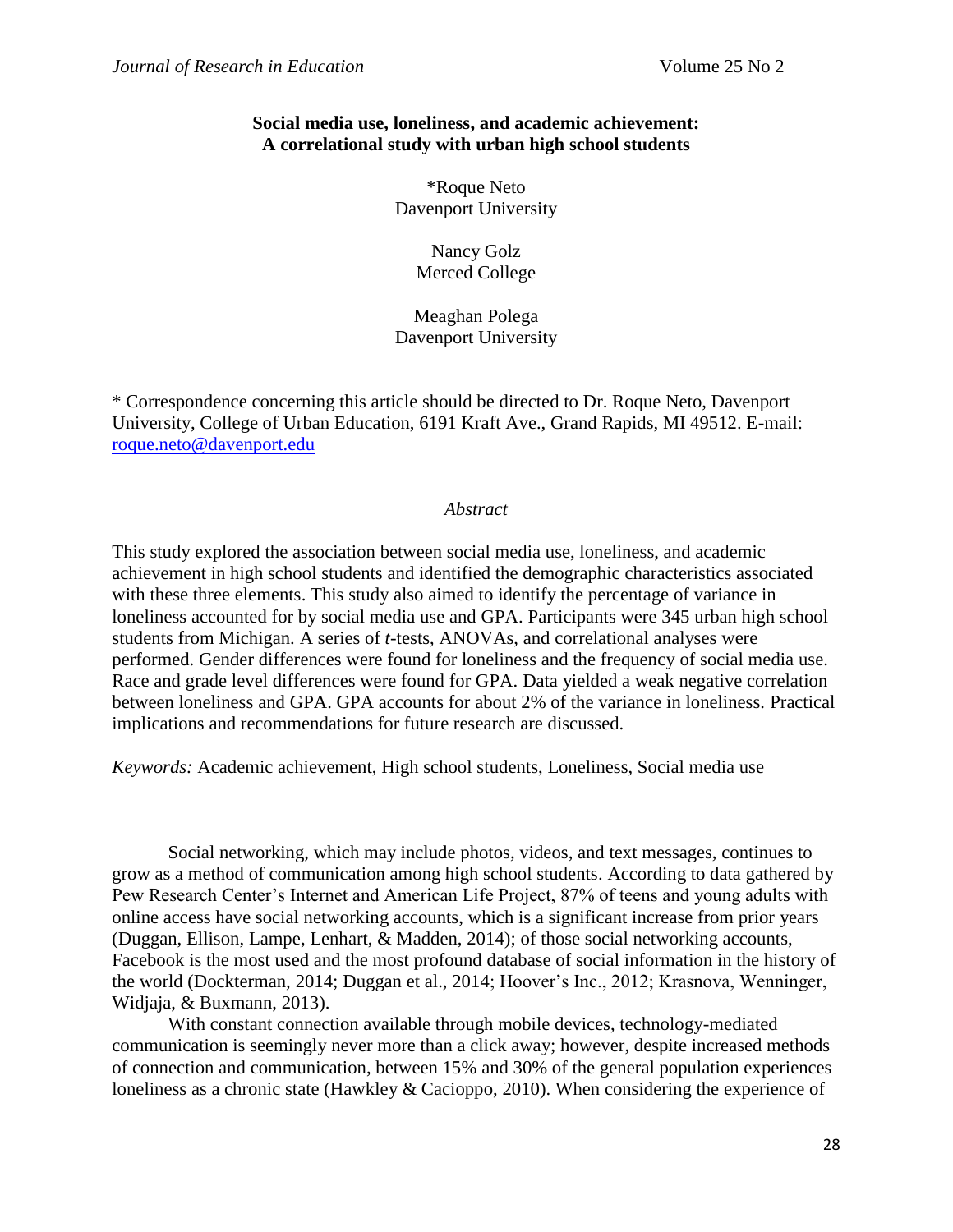loneliness through the life span, adolescence seems to be the period in which loneliness peaks, with 80% of adolescents having experienced loneliness at some level (Hawkley & Cacioppo, 2010; Sippola & Bukowski, 1999). This higher number may be due to the elevated expectations regarding intimacy and loyalty that adolescents have toward their friends. Those for whom loneliness persists throughout adolescence may be at higher risk for low academic achievement (Dobson, Campbell, & Dobson, 1987).

Despite the demand for academic achievement and the pervasiveness of social media use and loneliness among teens, studies exploring the association between academic achievement and loneliness as well as social media use and loneliness have only found mixed results (Amichai-Hamburger & Ben-Artzi, 2003; Bonetti, Campbell, & Gilmore, 2010; Newsom et al., 2013). Studies exploring the connection among these three elements are rarely found. This study was designed to explore the relationships between social media use, academic achievement, and loneliness among high school students.

#### **Background**

#### **Loneliness and Internet Use**

Loneliness can be described as the distressing emotional experience that emerges from unfulfilled needs for social connection (Cacioppo & Patrick, 2008; Margalit, 2010). In this sense, loneliness differs from social isolation. Lonely people may spend many hours with friendly coworkers or family members and still feel unsatisfied with the quality of these connections (Cacioppo & Patrick, 2008; Hawkley, Burleson, Bernston, & Cacioppo, 2003). Loneliness has emotional, cognitive, and behavioral consequences that can affect a person's ability to evaluate their environment and social interactions. Individuals who feel lonely tend to develop hypersensitivity to negative social information, to rate their social interactions more negatively, and to engage in more defensive behaviors (Cacioppo & Hawkley, 2009; Cacioppo, Hawkley, et al., 2006).

Those who feel lonely also tend to spend more time online. A set of three studies draws attention to interesting aspects of the correlation between loneliness and Internet use. In a study with 277 undergraduates from the United States, Morahan-Martin and Schumacher (2003) found a significant difference between the lonely and the non-lonely groups in the average number of hours spent online per week. Those with a higher score in loneliness spent more hours per week online than did the other group (Morahan-Martin & Schumacher, 2003). This finding is supported by Odaci and Kalkan (2010). Their research project, which included 493 students, found that those with a high level of loneliness were more likely to report problematic Internet use, which was defined as five or more hours a day spent online (Odaci & Kalkan, 2010).

Focusing on Internet use for entertainment purposes, Whitty and McLaughlin (2007) conducted a study with 150 undergraduate students from a university in Ireland. This study revealed that loneliness is a significant predictor of Internet use for computer-based entertainment and information about the entertainment world (Whitty & McLaughlin, 2007).

These studies on loneliness and Internet use pointed to the recurrent argument about use of the Internet as a cause of loneliness and loneliness as a cause of Internet use; however, the methodology of these studies did not provide conclusive evidence about cause and effect. Nonetheless, each of the studies confirmed that people with higher levels of loneliness are more likely to engage in problematic Internet use, which may ultimately be a source of health issues based on a sedentary lifestyle and a higher disconnection from people in the real world.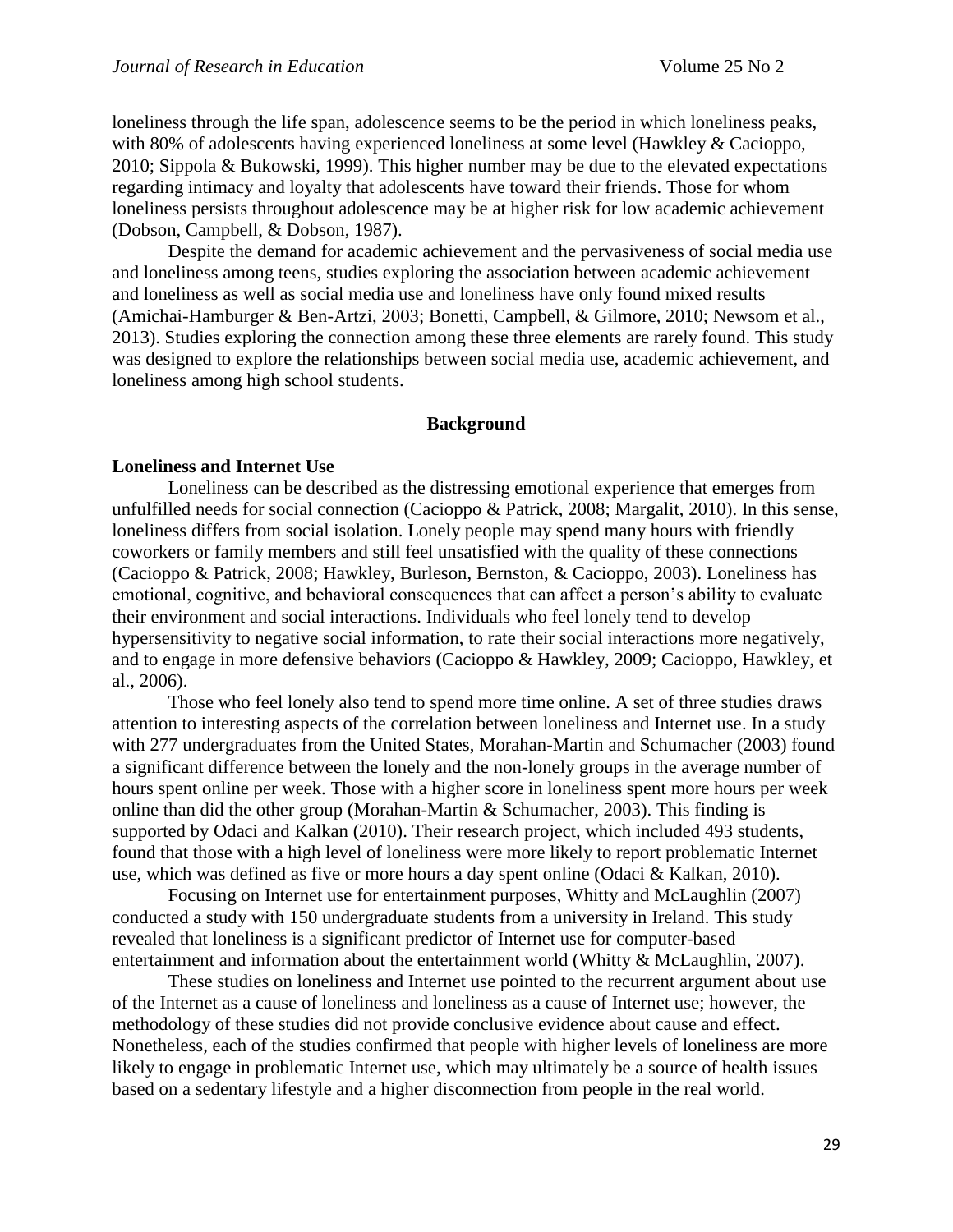#### **Loneliness and Social Media**

Research regarding loneliness and the use of social media has yielded mixed results. In an early study, Amichai-Hamburger and Ben-Artzi (2003) found no statistically significant relationship between loneliness and the social use of the Internet. In more recent studies, Jelenchick, Eickhoff, and Moreno (2013) discovered no link between the use of social networking and depression in adolescents and young adults (*n* = 190), while some researchers conclude that posting on social media websites, like Facebook, helps people to feel less lonely (Deters & Mehl, 2013). Conversely, some researchers posit that posting on such websites increases the chances of being ignored and decreases the perceptions of belonging (Tobin, Vanman, Varreynne, & Saeri, 2014).

Other studies have highlighted the positive effects of computer-assisted communication on psychological well-being. In a review of ethnographic research, Turkle (1995) concluded that the Internet offers a platform for social interaction that can increase the psychological well-being of isolated people. With the pervasiveness of social media, more recent studies conducted with first year college students found that using Facebook reduced feelings of loneliness (Lou, 2010), and increased social capital (Steinfeld, Ellison, & Lampe, 2008). Additionally, Bonetti, Campbell and Gilmore (2010) found that adolescents who self-identified as lonely expressed a preference for online communication for social interaction to make friends. Research with Spanish adolescents aged 12-17 (*n* = 344) also highlighted the positive effect of social media to increase feelings of well-being and decrease loneliness (Apaolaza, Hartmann, Medina, Barrutia, & Echebarria, 2013). Similarly, in research conducted with college students (*n* = 265) Lee, Noh, and Koo (2013) found that social media could provide a supportive network that reduced feelings of loneliness and increased self-reported feelings of well-being.

Recent longitudinal research with adolescents  $(n = 256)$  suggests that, over time, the perceptions of loneliness are often determined by how the adolescents use Facebook (Teppers, Luyckx, Klimstra, & Goossens, 2014). For example, if adolescents utilized Facebook to make new friends, then feelings of loneliness were ameliorated, but if Facebook was used to compensate for a lack of social skills, then the feeling of loneliness increased over time (Teppers et al., 2014). This finding may help to explain results by Kross et al. (2013), who concluded that, although social networking may fulfill the need for social connection, over time, some young adults  $(n = 82)$  who used Facebook reported a subjective decline in the feeling of well-being. This study also showed that the more lonely people feel, the more they tend to use Facebook over time (Kross et al., 2013).

These mixed results regarding loneliness and the use of social media call for more investigation into the relationship between these two variables and the potential impact on teenagers' development and academic achievement.

#### **Loneliness, Social Media Use and Academic Achievement**

While the association between loneliness and social media use has yet to be clarified, the impact of each of them on academic achievement also remains unclear. Regarding the association between loneliness and academic achievement, Newsom et al. (2013) conducted an integrative review of 36 quantitative studies on loneliness in school-age children and found mixed results regarding the association between loneliness and academic achievement. Mixed results were also found in other age groups. For example, a study with 640 Latino high school students did not find a significant correlation between loneliness and academic performance, as measured by GPA (Benner, 2011), while an investigation with 163 high school juniors yielded a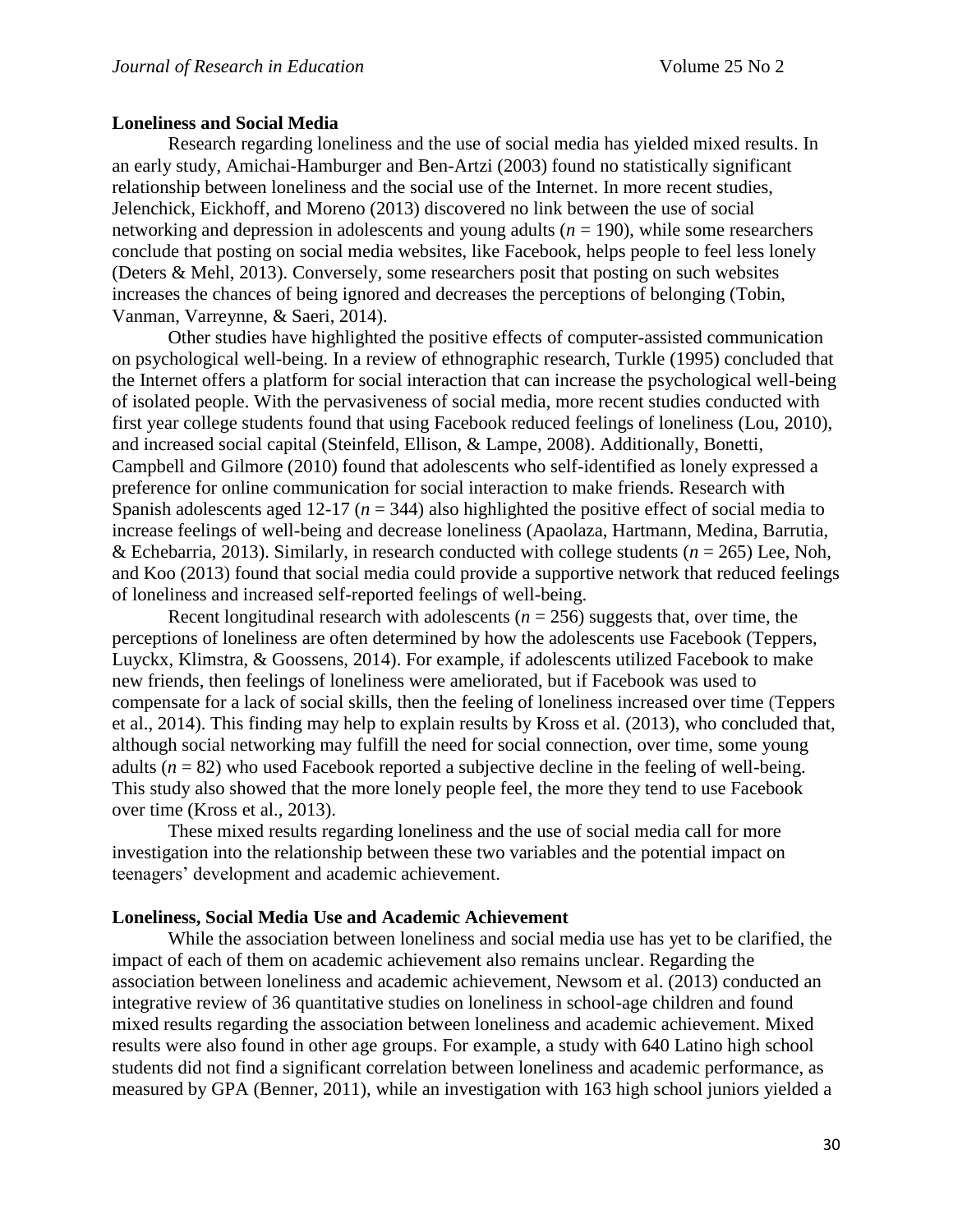significant, strong negative correlation between loneliness and GPA (Dobson, Campbell, & Dobson, 1987). Such a situation asks for more studies to shed light on the impact of loneliness on the academic achievement of healthy individuals, especially among adolescents, who comprise the age group that most experiences loneliness.

The association between social media use and academic achievement also needs more investigation. Most of the research around the use of social media and academic achievement, which has been primarily conducted with college students, has demonstrated a negative relationship between time spent with social media and academic achievement (Karpinski & Duberstein, 2009; Karpinski, Kirschner, Ozer, Mellott, & Ochwo, 2013; Kirschner & Karpinski, 2010; Paul, Baker, & Cochran, 2012; Vanden Boogart, 2006). A recent study of first year college students corroborated these results by documenting a weak association between Facebook usage and self-perceived lower academic performance (Wohn & LaRose, 2014). Fewer studies have been focused on high school or middle school students regarding social media and academic achievement; however, the limited findings have shown a similar negative relationship. A study of African American and Hispanic middle school and high school students (*n* = 314) suggested a statistically significant negative relationship between math grades and the use of Facebook (Lee, 2014), and in a survey of middle-school students ( $n = 268$ ), roughly a third of the students reported falling behind in school work or missing sleep because of social media (Espinoza & Juvonen, 2011).

## **The Present Study**

Given the mixed results of research studies focused on academic achievement, loneliness, and social media use, the purpose of this research was to explore the relationship between academic achievement as measured by GPA, loneliness, and social media use of high school students. The demographic characteristics of the study participants were also compared to see if there were differences based on race, grade level, or gender in terms of loneliness, GPA, and social media use. An additional goal of this study was the identification of the percentage of variance in loneliness that may be accounted for by social media use and high school students' GPAs. To achieve these goals the following research questions were addressed: (1) Which demographic characteristics are associated with loneliness, social media use, and GPA? (2) What is the relationship among GPA, loneliness, and social media use among high school students? (3) What percentage of the variance in loneliness can be accounted for by social media use, and GPA?

#### **Theoretical Framework**

The theoretical framework that informs this study is based on the social cognitive theory developed by Bandura (1986). One of the central features of this theory is self-regulation, which can be defined as the "ability to exert control over one's own inner states, processes and responses" (Baumeister, Heatherton, & Tice, 1994, p. 6). Self-regulation is also one of the structural elements of loneliness. According to Cacioppo and Patrick (2008), individuals who experience higher levels of loneliness become unable to self-regulate, leading to distorted cognitions that impact their ability to evaluate social situations, others, and themselves. As Bandura suggested, thoughts can regulate actions, which ultimately will exert some influence on thought patterns and emotional responses. The theory of self-regulation is also applicable to academic achievement, and the overuse of the Internet, including social media. Research has found that individuals with deficient self-regulation are unable to properly assess and control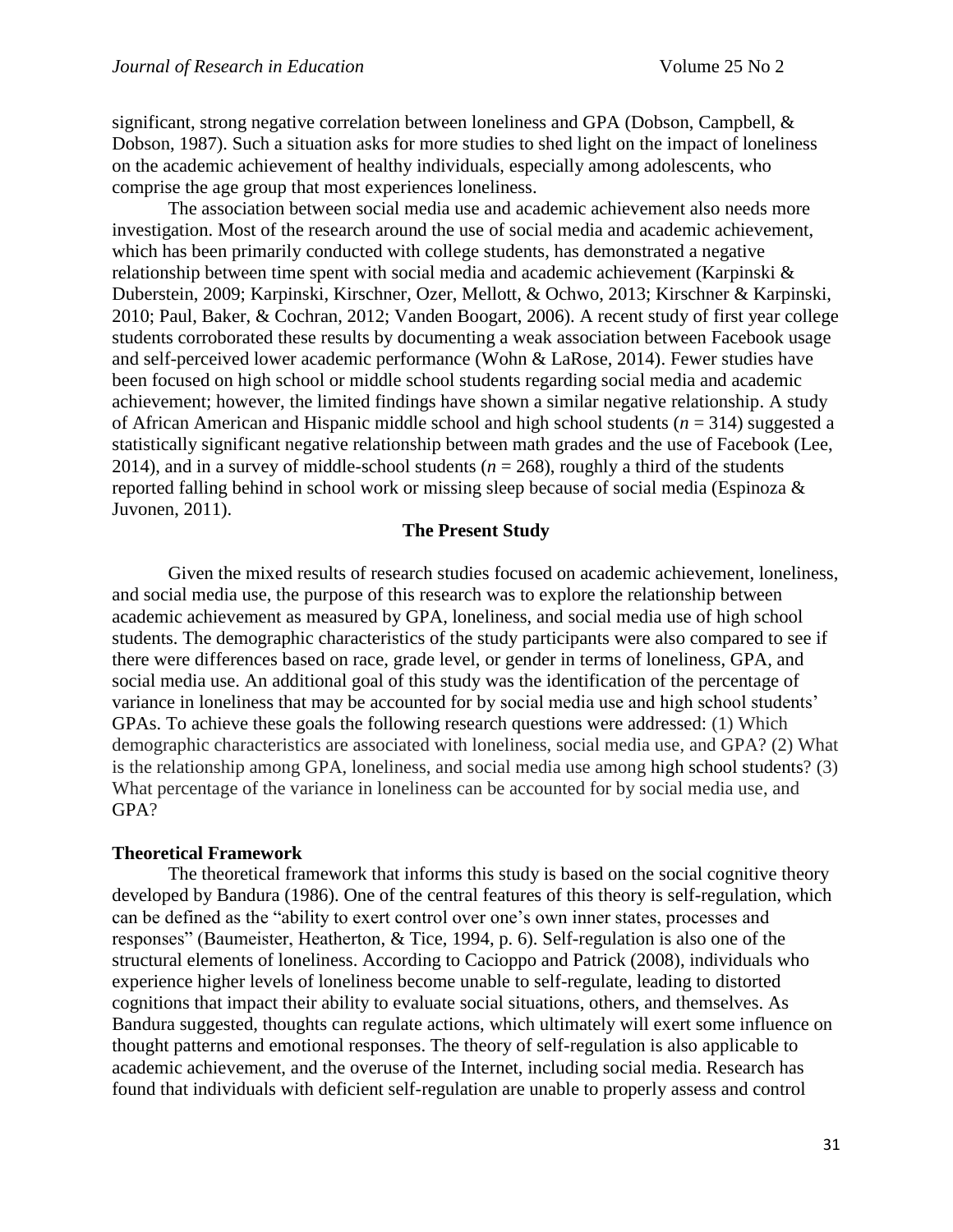their Internet use, which may lead to problems in their relationships and academic performance (Caplan, 2010; LaRose, Lin, & Eastin, 2003). The importance of self-regulation is also true for academic achievement. Students who are able to self-regulate their motivation and learning strategies, for example, also are more likely to achieve their academic goals (Nota, Soresi, & Zimmerman, 2004; Zimmerman, 1990). Self-regulation, one of the central features of the social cognitive theory, provides the theoretical connection between the main variables of this study.

## **Method**

#### **Participants**

Participants were part of a convenience sample of 345 high school students (50.6% women, 49.4% men) attending three public schools in an urban area of Michigan. A total of 36.6% of the participants were African Americans, 30.5% Latinos, 20.9% mixed race, 10.5% Caucasian, and 1.4% Asians. As for grade level, 39.1% were 9th graders, 40.3% 10th graders, 18.8% 11th graders, and 1.8% were 12th graders.

#### **Measures**

In addition to demographic questions – gender, race, and grade level – participants answered the Revised UCLA Loneliness Scale (Russell, Peplau, & Cutrona, 1980), which has good internal reliability with a Cronbach alpha of .85 for this study. The survey instrument also queried students on their GPA and how many times a day they checked social media. To answer the research questions, a statistical analysis of the data was completed through analysis of frequency, analyses of variance (ANOVA), t-tests, and the Pearson Product-Moment Correlation.

## **Procedures**

Participants were contacted twice in their schools during instructional time. In the first contact they were given a parental consent form to take home. Students who received parental consent and volunteered to participate then read and signed the student consent before completing the questionnaire.

#### **Results**

## **Demographic Characteristics**

A series of independent sample *t*-tests and analysis of variance (ANOVA) were performed to identify the demographic characteristics associated with loneliness, social media use, and GPA. These tests used quasi-quantitative variables that were derived from the original ordinal categorical variables social media use and GPA.

**Independent Samples** *t***-tests.** The series of *t*-tests investigated mean differences for each of the dependent variables between the two independent gender groups of females vs. males. Significant mean differences were found for loneliness and social media use, both indicating that the female participants had significantly higher mean scores than the males. Significant findings were not noted for GPA. Table 1 presents the results for the series of *t*-tests.

**Analysis of Variance (ANOVA)**. A series of analyses of variance tests (ANOVA) were performed, two sets for each of the dependent variables of loneliness, social media use, and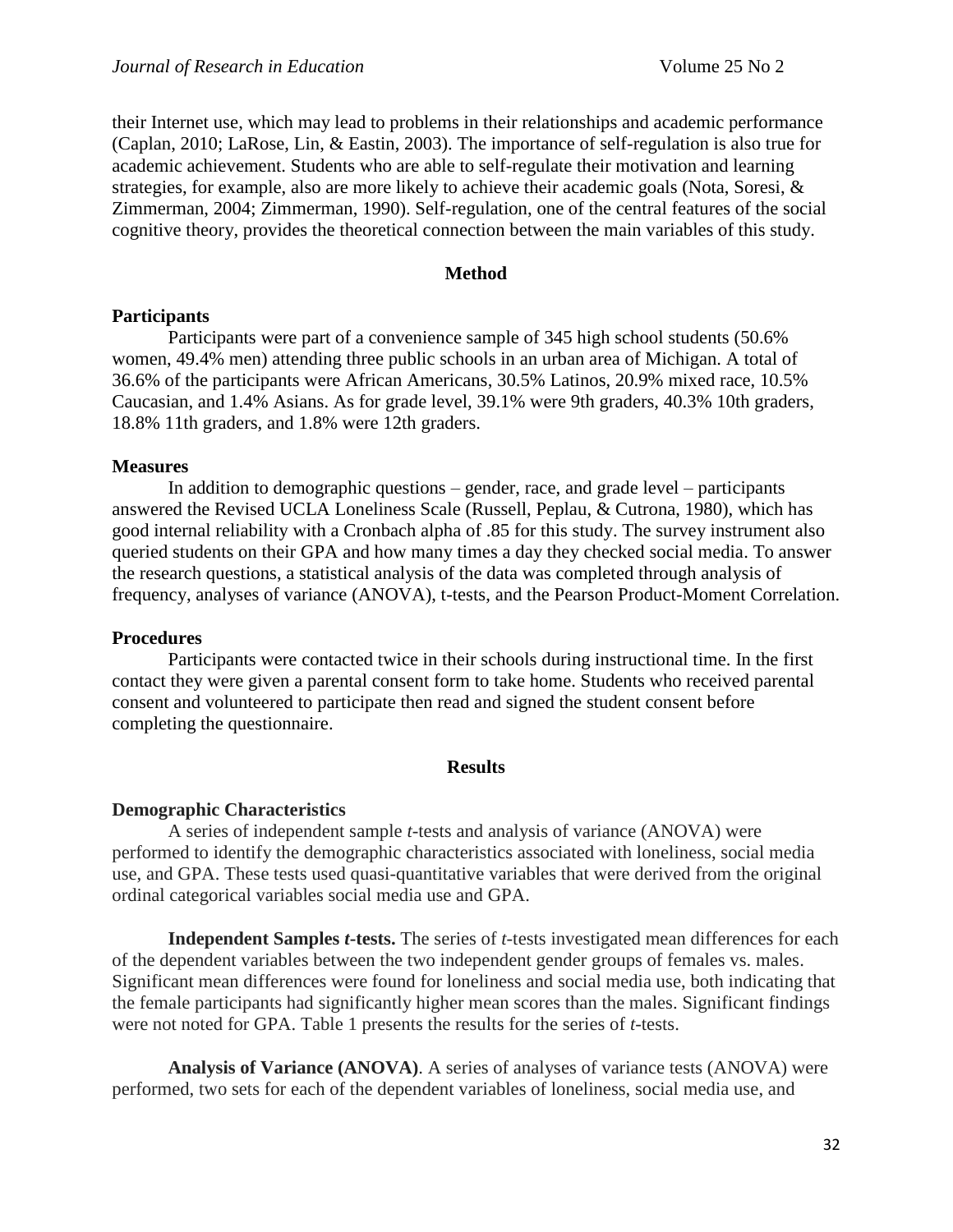GPA. The first set involved the independent grouping variable of race*,* and the second set included the grouping variable of grade level*.*

*Grade Levels.* The first series of ANOVA analyses included the independent variable of grade level, which was divided into three groups (Group 1:  $9<sup>th</sup>$  Grade; Group 2:  $10<sup>th</sup>$  Grade; Group 3:  $11<sup>th</sup>$  and  $12<sup>th</sup>$  Grade) for this series of ANOVA analyses.

Table 2 presents the findings for the ANOVA tests. The results show that at least two groups differ on GPA. The Post hoc comparisons using the LSD Test indicate that  $9<sup>th</sup>$  graders have a significantly higher GPA than both  $10^{th}$  and  $11^{th}$  and  $12^{th}$  graders.

*Race.* The second series of ANOVA analyses included the independent variable race, which was also divided into three groups (Group 1: African American; Group 2: Latino; Group 3: Other).

The results for this series of ANOVA tests are presented in Table 3. The results show that at least two groups differ on GPA. The Post hoc comparisons using the Bonferroni Test indicate that African American students reported a significantly higher GPA than Latino students.

## **Relationship among GPA, Loneliness, and Social Media Use**

To identify the relationship among the main variables of this study, a series of Pearson's product moment correlations were performed to compare bi-variate associations of the inferential analysis variables. This test also used quasi-quantitative variables that were derived from the original ordinal categorical variables social media use and GPA. Table 4 shows the results of this test, which indicates that there is a weak, but significant, negative correlation between GPA and loneliness. This relationship suggests that, as loneliness increases, GPA decreases, and viceversa.

## **The Variance in Loneliness Accounted for by Social Media Use and GPA**

The percentage of the variance in Loneliness accounted for by GPA is  $r^2 = (-155)^2 =$ .024. In other words, about 2% of the variance in loneliness is accounted for by GPA. Since the correlation coefficient between social media use and loneliness is not significant, social media use cannot account for any of the variance in loneliness.

## **Discussion**

The present study explored the association between academic achievement, loneliness, and social media use among high school students as well as the demographic characteristics associated with these three elements. This study also identified the percentage of variance in loneliness accounted for by social media use and GPA. Results yielded six main findings. First, female participants reported higher levels of loneliness than male students, and females also reported checking social media more frequently than males. Additionally, 9th graders reported higher GPAs than other grade levels, and African Americans reported a higher GPA than Latinos. Further, the association between loneliness and GPA suggests that the higher the level of loneliness the lower the GPA. Finally, only 2% of the variance in loneliness is accounted for by GPA.

In attempting to clarify mixed results, some of the findings of this study are aligned with previous explorations of the topic. For instance, similar to findings by Amichai-Hamburger and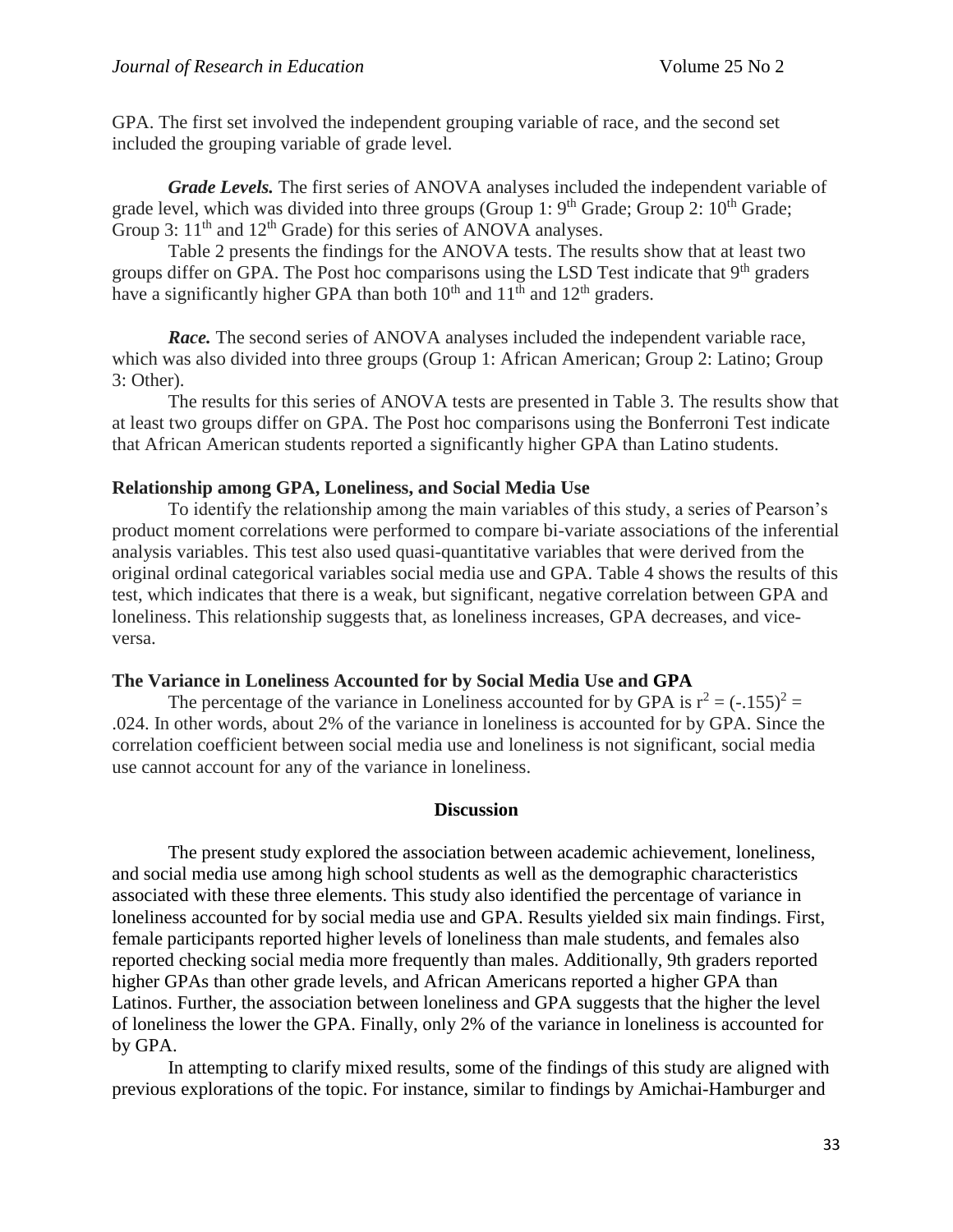Ben-Artzi (2003), this study found no relationship between loneliness and social media use. Additionally, like Dobson, Campbell, and Dobson (1987), this study found a negative correlation between loneliness and GPA; however, while that study found a strong correlation, this study only found a weak relationship between loneliness and GPA, which led to a very small (2%) variance in loneliness accounted for by GPA, in contrast to a 61% of variance found in Dobson, Campbell, and Dobson's (1987) study. The difference in the strength of the relationship between loneliness and GPA might be explained by the fact that, in our study, GPA was self-reported. We believe that our study would be stronger had researchers directly accessed participants' GPA.

Another point worth consideration is the lack of relationship between social media use and GPA. Previous studies (e.g., Karpinski & Duberstein, 2009; Kirschner & Karpinski, 2010; Paul, Baker, & Cochran, 2012; Wohn & LaRose, 2014) found a negative relationship between time spent with social media and academic achievement. Our study differs from others, since we measured the number of times participants checked social media daily rather than the total time spent on social media—which could account for the different results we received. We wonder if the generation in question has already assimilated social media to an extent in which its use has low self-perceived impact in their daily duties. Future research is needed to continue clarifying the impact of social media on academic achievement, as well as to explore the assimilation of social media use and its implications.

Finally, a word is to be said regarding the implications of this study. The fact that female participants reported higher levels of loneliness should merit attention from teachers, school administrators, and parents who should consider the consequences of loneliness on academic achievement, especially in disciplines in which girls tend to be less successful. On average, female students reported checking social media more frequently than males. The gender differences regarding frequency of social media use and loneliness suggests the need for further research on this topic. In the classroom, an extra effort from teachers is needed to take emotional issues into consideration while planning classes and differentiating their strategies to properly connect with all students.

#### **References**

- Amichai-Hamburger, Y., & Ben-Artzi, E. (2003). Loneliness and internet use. *Computers in Human Behavior, 19,* 71-80. doi:10.1016/S0747.5632(02)00014.6
- Apaolaza, V., Hartmann, P., Medina, E., Barrutia, J. M., & Echebarria, C. (2013). The relationship between socializing on the Spanish online networking site Tuenti and teenagers' subjective wellbeing: The roles of self-esteem and loneliness. *Computers in Human Behavior*, *29*(4), 1282-1289. doi:10.1016/j.chb.2013.01.002
- Bandura, A. (1986). *Social foundations of thought and action.* Englewood Cliffs, NJ: Prentice-Hall.
- Baumeister, R. F., Heatherton, T. F., & Tice, D. M. (1994). *Losing control: How and why people fail at self-regulation.* San Diego, CA: Academic Press.
- Benner, A. D. (2001). Latino adolescents' loneliness, academic performance, and the buffering nature of friendships. *Journal of Youth and Adolescence, 40*(5), 556-567. doi:10.1007/s10964.010.9561.2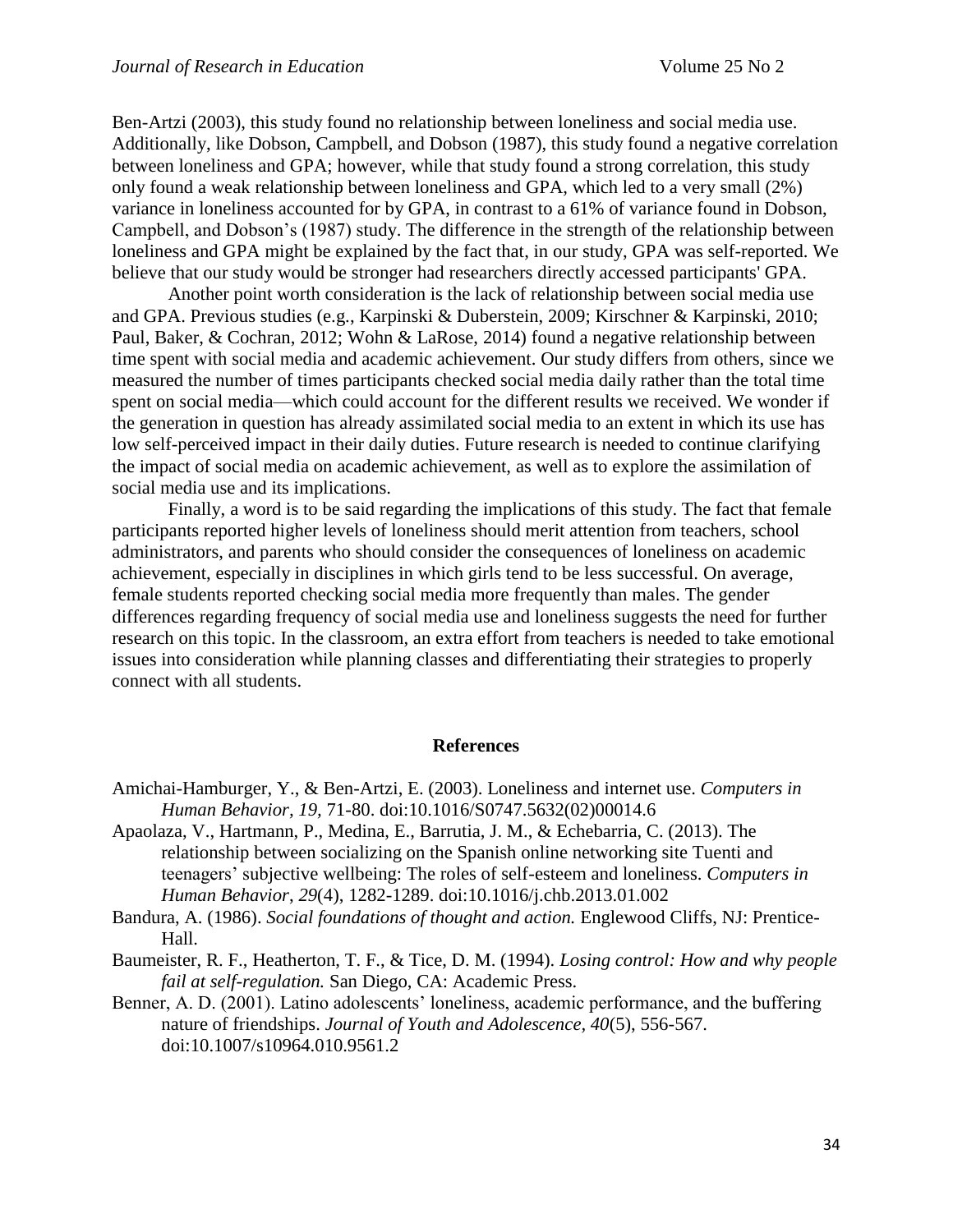- Bonetti, L., Campbell, M. A., & Gilmore, L. (2010). The relationship of loneliness and social anxiety with children's and adolescents' online communication. *Cyberpsychology, Behavior, and Social Networking, 13*(3), 279-285. doi:10.1089/cyber.2009.0215
- Caccioppo, J. T., & Hawkley, L. C. (2009). Perceived social isolation and cognition. *Trends in Cognitive Sciences, 13*(10), 447-454. doi:10.1016/j.tics.2009.06.005
- Cacioppo, J. T., Hughes, M. E., Waite, L. J., Hawkley, L. C., & Thisted, R. A. (2006). Loneliness as a specific risk factor for depressive symptoms: Cross-sectional and longitudinal analyses. *Psychology and Aging, 21*(1), 140-151. doi:10.1037/0882- 7974.21.1.140
- Cacioppo, J. T., & Patrick, W. (2008). *Loneliness: Human nature and the need for social connection.* New York, NY: Norton.
- Caplan, S. E. (2010). Theory and measurement of generalized problematic Internet use: A twostep approach. *Computers in Human Behavior, 26*(5), 1089-1097. doi:10.1016/j.chb.2010.03.012
- Deters, F. G., & Mehl, M. R. (2013). Does posting Facebook status updates increase or decrease loneliness? An online social networking experiment. *Social Psychological and Personality Science, 4*, 579-586.
- Dobson, J. E., Campbell, N. J., & Dobson, R. (1987). Relationships among loneliness, perceptions of school, and grade point average of high school juniors. *The School Counselor, 35*, 143-148.
- Dockterman, E. (2014). Study: Teens aren't fleeing Facebook after all. Retrieved from http://time.com/2922227/study-facebook-teens/
- Duggan, M., Ellison, N.B., Lampe, C., Lenhart, A., & Madden, M. (2015). *Social Media Update 2014.* Pew Research Center, January 2015. Retrieved from: http://www.pewinternet.org/2015/01/09/social-media-update-2014/
- Espinoza, G. J., Juvonen, J. (2011). The pervasiveness, connectedness, and intrusiveness of social network site use among young adolescents. *Cyberpsychology, Behavior & Social Networking*, *14*(12), 705-709.
- Guba, E. G., & Lincoln, Y. S. (2008). Paradigmatic controversies, contradictions and emerging confluences. In N. K. Denzin & Y. S. Lincoln (Eds.), *The landscape of qualitative research* (pp. 255-286). Thousand Oaks, CA: Sage.
- Hawkley, L. C., Burleson, M. H., Berntson, G. G., & Cacioppo, J. T. (2003). Loneliness in everyday life: Cardiovascular activity, psychosocial context, and health behaviors. *Journal of Personality and Social Psychology, 85,* 105-120. doi:10.1037/0022-3514.85.1.105
- Hawkley, L. C., & Cacioppo, J. T. (2010). Loneliness matters: A theoretical and empirical review of consequences and mechanisms. *Annals of Behavioral Medicine, 40*(2), 218-227. doi:10.1007/s12160-010-9210-8
- Heinrich, L. M., & Gullone, E. (2006). The clinical significance of loneliness: A literature review. *Clinical Psychology Review*, *26*, 695-718.
- Hoover's Inc. (2012, September 25). *Facebook INC*. Hoover's company records in-depth records. Retrieved October 10, 2012, from Lexis Nexis Academic database.
- Jelenchick, L. A., Eickhoff, J. C., & Moreno, M. A. (2013). Facebook depression? Social networking site use and depression in older adolescents. *Journal of Adolescent Health*, *52*(1), 128-130. doi:10.1016/j.jadohealth.2012.05.008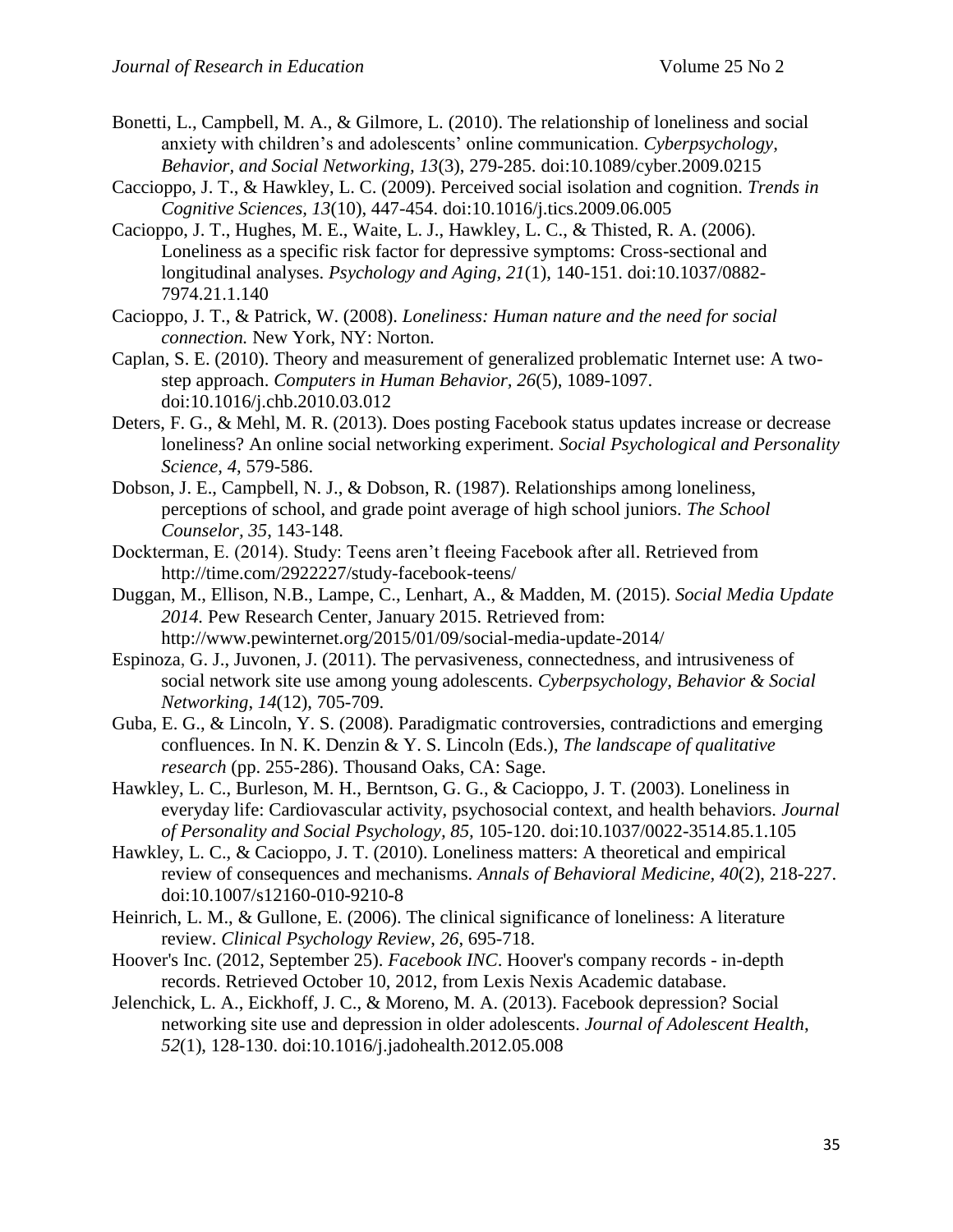- Karpinski, A. C., & Duberstein, A. (2009, April). A description of Facebook use and academic performance among undergraduate and graduate students. *Annual Meeting of the American Educational Research Association, San Diego, CA* (pp. 5-10).
- Karpinski, A. C., Kirschner, P. A., Ozer, I., Mellott, J. A., & Ochwo, P. (2013). An exploration of social networking site use, multitasking, and academic performance among United States and European university students. *Computers in Human Behavior*, *29*(3), 1182- 1192. doi:10.1016/j.chb.2012.10.011
- Kirchner, P. A., & Karpinski, A. C. (2010). Facebook® and academic performance. *Computers in Human Behavior*, *26*(6), 1237-1245. doi:10.1016/j.chb.2010.03.024
- Krasnova, H., Wenninger, H., Widjaja, T., & Buxmann, P. (2013). Envy on Facebook: A hidden threat to users' life satisfaction? In *11th International Conference on Wirtschaftsinformatik (WI), Leipzig, Germany.*
- Kross, E., Verduyn, P., Demiralp, E., Park, J., Lee, D.S., Lin, N. …& Ybarra, O. (2013). Facebook use predicts declines in subjective well-being in young adults. *PLoS ONE 8*(8): e69841. doi:10.1371/journal.pone.0069841
- LaRose, R., Lin, C. A., & Eastin, M. S. (2003). Unregulated Internet usage: Addiction, habit, or deficient self-regulation? *Media Psychology, 5*, 225-253.
- Lee, E. B. (2014). Facebook use and texting among African American and Hispanic teenagers: An implication for academic performance. *Journal of Black Studies*, *45*(2), 83-101. doi:10.1177/0021934713519819
- Lee, K., Noh, M., & Koo, D. (2013). Lonely people are no longer lonely on social networking sites: The mediating role of self-disclosure and social support. *Cyberpsychology, Behavior & Social Networking*, *16*(6), 413-418. doi:10.1089/cyber.2012.0553
- Lou, L. L. (2010). Loneliness, friendship, and self-esteem: First-year college students' experience of using Facebook. *Dissertation Abstracts International*, *70*, 7902.
- Margalit, M. (2010). *Lonely children and adolescents: Self-perceptions, social exclusion and hope.* New York, NY: Springer.
- Morahan-Martin, J., & Schumacher, P. (2003). Loneliness and social uses of the Internet. *Computers in Human Behavior, 19*, 659-671.
- Nota, L., Soresi, S., & Zimmerman, B. J. (2004). Self-regulation and academic achievement and resilience: A longitudinal study. *International Journal of Educational Research, 41*(3), 198-215. doi:10.1016/j.ijer.2005.07.001
- Newsom, D., Mallow, J., Watson, J., Miner, A., Legg, K., & Theeke, L. A. (2013). Loneliness in school age children: An integrative review of quantitative studies. *Psychology and Education: An Interdisciplinary Journal*, *50*(3-4), 32-41.
- Odaci, H., & Kalkan, M. (2010). Problematic internet use, loneliness and dating anxiety among young adult university students. *Computer & Education, 55*, 1091-1097.
- Paul, J. A., Baker, H. M. & Cochran, J. D. (2012). Effect of online social networking on student academic performance. *Computers in Human Behavior*, *28*(6), 2117-2127. doi:10.1016/j.chb.2012.06.016
- Russell, D., Peplau, L. A., & Cutrona, C. E. (1980). The revised UCLA loneliness scale: Concurrent and discriminant validity evidence. *Journal of Personality and Social Psychology, 39*(3), 472-480. doi: 10.1037/0022-3514.39.3.472
- Sippola, L. K., & Bukowski, W. M. (1999). Self, other, and loneliness from a developmental perspective. In K. J. Rotenberg & S. Hymel (Eds.), *Loneliness in childhood and adolescence* (pp. 280-295). New York, NY: Cambridge University Press.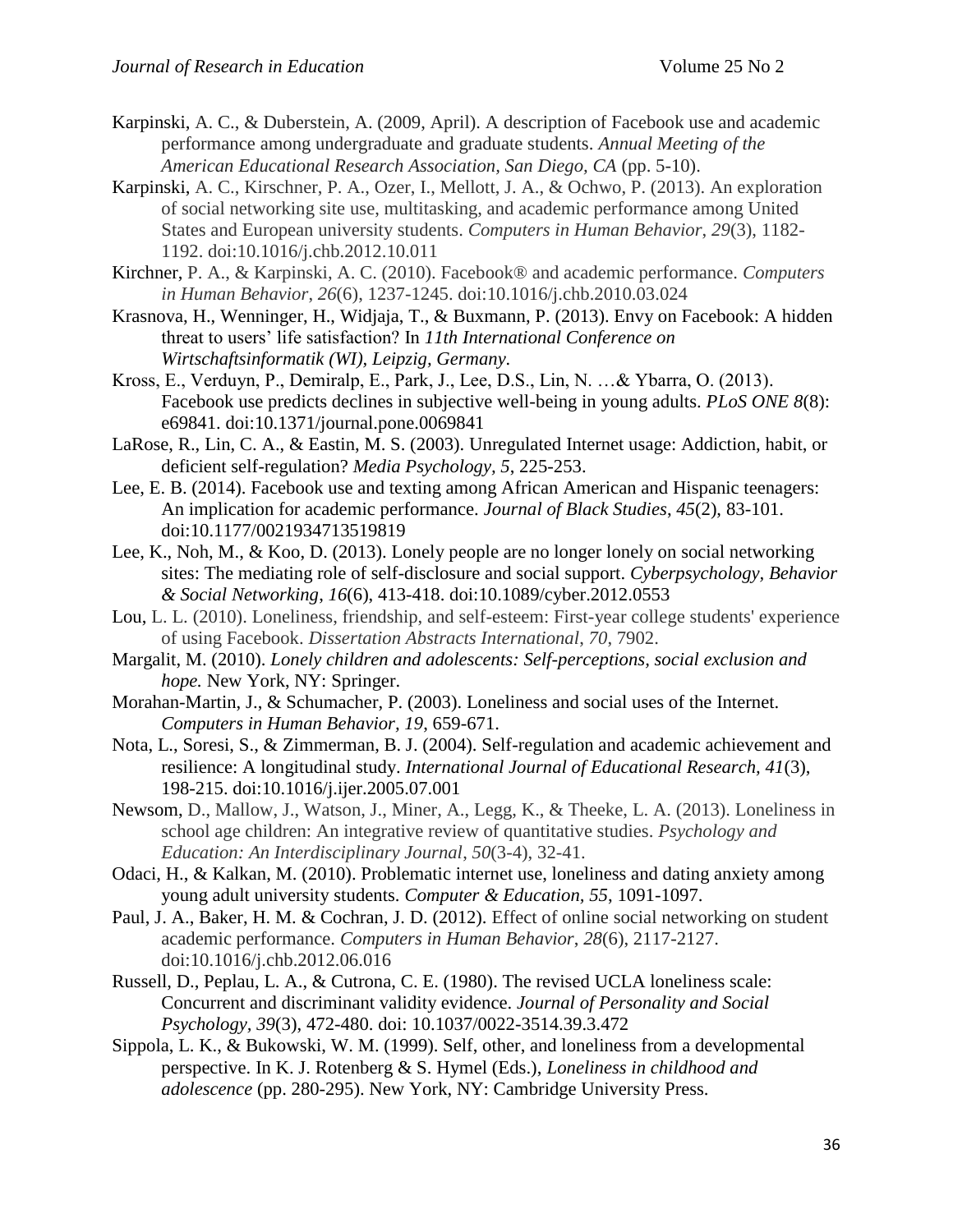- Steinfeld, C., Ellison, N., & Lampe, C. (2008). Social capital, self-esteem, and use of online social network sites: A longitudinal analysis. *Journal of Applied Developmental Psychology*, *29*(6), 434-445.
- Teppers, E., Luyckx, K.A., Klimstra, T., & Goossens, L. (2014). Loneliness and Facebook motives in adolescence: A longitudinal inquiry into directionality of effect. *Journal of Adolescence, 37*(5), 691-699.
- Tobin, S. J., Vanman, E. J., Verreynne, M., & Saeri, A. K. (2014). Threats to belonging on Facebook: Lurking and ostracism. *Social influence.* Advance online publication.
- Turkle, S. (1995). *Life on the screen: Identity in the age of the Internet*. New York, NY: Simon & Schuster.
- Vanden Boogart, M.R. (2006). *Uncovering the social impacts of Facebook on a college campus.* Unpublished masters thesis, Kansas State University, Manhattan, Kansas. Retrieved from

http://krex.kstate.edu/dspace/bitstream/2097/181/1/MatthewVandenBoogart2006.pdf

- Whitty, M. T., & McLaughlin, D. (2007). Online recreation: The relationship between loneliness, Internet self-efficacy and the use of the Internet for entertainment purposes. *Computers in Human Behavior, 23*, 1435-1446. doi:10.1016/j.chb.2005.05.003
- Wohn, D. Y., & LaRose, R. (2014). Effects of loneliness and differential usage of Facebook on college adjustment of first-year students. *Computers & Education*, *76*, 158-167.
- Zimmerman, B. J. (1990). Self-regulated learning and academic achievement: An overview. *Educational Psychologist, 25*(1), 3-17.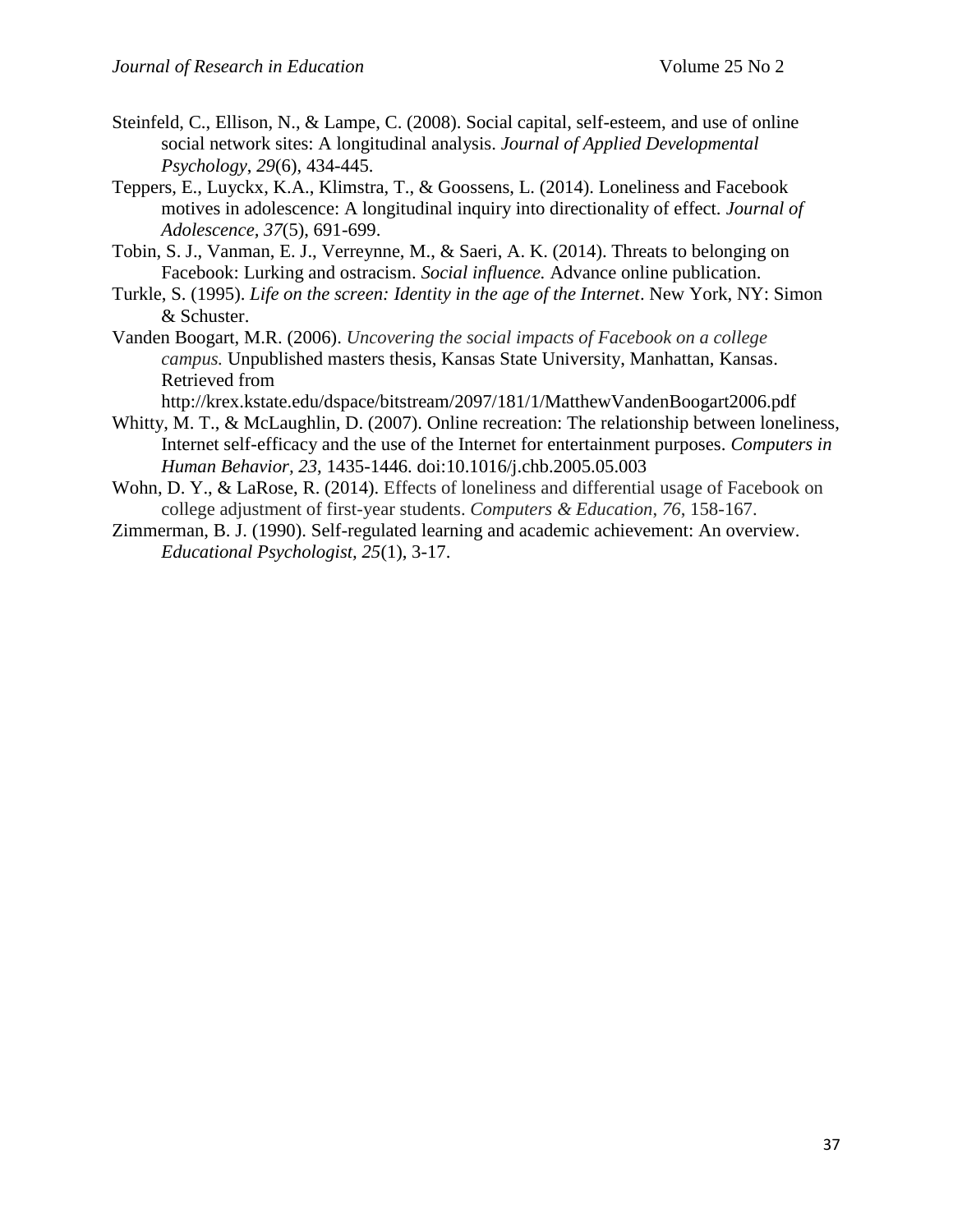## **Table 1**

| Variable/Group   | $\boldsymbol{n}$ | $\boldsymbol{M}$ | <b>SD</b> | Mean  | SE    | t       |
|------------------|------------------|------------------|-----------|-------|-------|---------|
|                  |                  |                  |           | Diff. | Mean  |         |
|                  |                  |                  |           |       | Diff. |         |
| Loneliness       |                  |                  |           | 3.32  | 0.97  | $3.31*$ |
| Female           | 174              | 40.26            | 9.75      |       |       |         |
|                  |                  |                  |           |       |       |         |
| Male             | 170              | 37.03            | 8.28      |       |       |         |
| Social Media Use |                  |                  |           | 2.27  | 0.61  | $3.69*$ |
| Female           | 173              | 11.03            | 5.52      |       |       |         |
| Male             | 170              | 8.75             | 5.89      |       |       |         |
| <b>GPA</b>       |                  |                  |           | 0.77  | 0.78  | 0.98    |
| Female           | 173              | 2.80             | 0.72      |       |       |         |
| Male             | 165              | 2.73             | 0.72      |       |       |         |

## *Mean Differences between Gender Groups*

*Note.*  $* p < .05$ . *M* = Mean; *SD* = Standard Deviation; *SE* = Standard Error.

# **Table 2**

| <b>Results of ANOVA Findings for Grade Level</b> |     |       |      |         |  |  |
|--------------------------------------------------|-----|-------|------|---------|--|--|
| Variable/Group                                   | n   | M     | SD   | F       |  |  |
| Loneliness                                       |     |       |      | 0.30    |  |  |
| $9th$ grade                                      | 133 | 38.92 | 8.59 |         |  |  |
| $10th$ grade                                     | 137 | 38.93 | 9.99 |         |  |  |
| $11th$ and $12th$ grades                         | 70  | 37.96 | 8.84 |         |  |  |
| Social Media Use                                 |     |       |      | 0.45    |  |  |
| $9th$ grade                                      | 133 | 10.11 | 5.66 |         |  |  |
| $10th$ grade                                     | 136 | 9.94  | 7.70 |         |  |  |
| $11th$ and $12th$ grades                         | 70  | 9.30  | 6.24 |         |  |  |
| <b>GPA</b>                                       |     |       |      | $3.08*$ |  |  |
| $9th$ grade                                      | 129 | 2.88  | 0.71 |         |  |  |
| $10th$ grade                                     | 136 | 2.71  | 0.75 |         |  |  |
| $11th$ and $12th$ grades                         | 70  | 2.65  | 0.65 |         |  |  |

*Results of ANOVA Findings for Grade Level*

*Note.*  $* p < .05$ *. M* = Mean; *SD* = Standard Deviation.